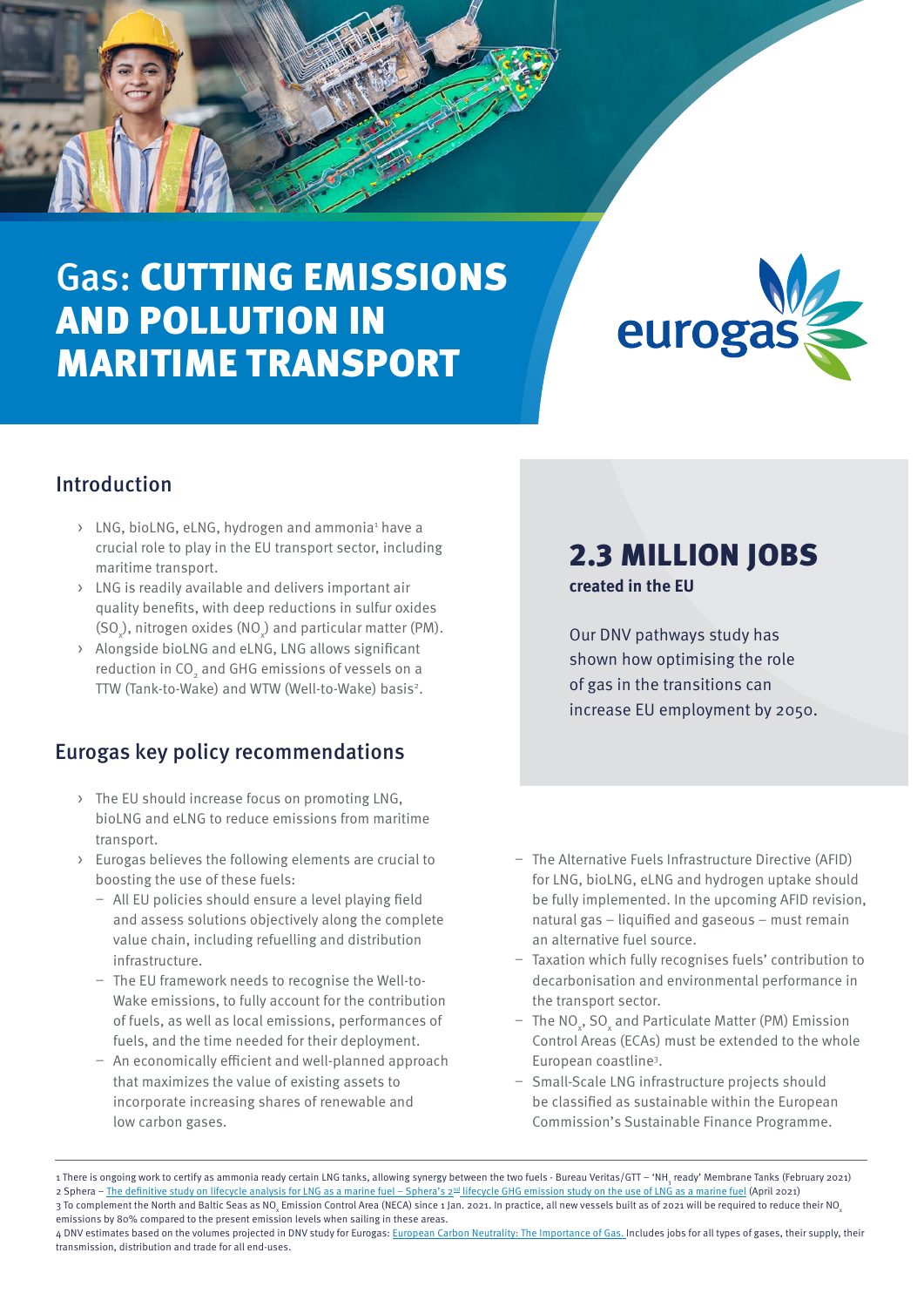

#### Climate and air quality benefits

- > Compared to conventional maritime fuel oils, LNG significantly reduces emissions from local pollutants<sup>5,6,7</sup>:
	- $-$  SO $_{\mathrm{x}}^{\mathrm{}}$  emissions are reduced to near zero due to the very low sulphur content of LNG.
	- $-$  NO<sub>x</sub> and PM can be reduced by more than 90%.
- > Compared to very low sulphur fuel oils, LNG significantly reduces GHG emissions, while accounting for methane slips<sup>8</sup>:
	- From the Well-to-Wake perspective, GHG emissions are reduced by 14-23% for 2-stroke slow speed engines, and by 6-14% for 4-stroke medium speed engines.
	- From the Tank-to-Wake perspective, GHG emissions are reduced by 20-30% for 2-stroke slow speed engines, and by 11-21% for 4-stroke medium speed engines.

**If today's global marine transport completely switched to**  LNG, its GHG emissions would decrease by 15%<sup>2</sup> compared **with the fleet powered by fuel oils.** 

Taking into account improvements in reducing methane emissions in the LNG supply chain, this benefit could rise to **20% by 2030**2,10.

Blending with 20% of bioLNG could further reduce CO<sub>2</sub> emissions by up to 34%9. Higher blending rate, use of innovative technology – such as fuel cells – and synergy with eLNG and the potential re-use of the (biogenic) CO<sub>2</sub>, could unlock even deeper decarbonisation.

#### Infrastructure and vessels global deployment



**There are 206 LNG ships in operation** and **295 on order (98 to be delivered in 2021)**. There are **142 LNG-ready vessels**, either in operation or on order<sup>10</sup>. Currently, LNG-fuelled vessels constitute approx. 13% of the newbuild orderbook. LNG has penetrated nearly all ship segments – estimates for 2021 and beyond show continuing growth in many classes of vessels.



At the end 2020, there were **124 ports with LNG bunkering facilities**. In 2022, that number will grow to at least 170.<sup>12</sup>.



**1/3 Member States have set targets for LNG bunkering.**

By 2026, the EU will have to establish an adequate number of LNG refuelling points in ports to ensure the circulation of inland waterway or seagoing vessels<sup>13</sup>.

5 Conventional maritime fuels oils i.e. Heavy Fuel Oil (HFO), Very Low Sulphur Fuel Oil (VLSFO) & Maritime Gas Oil (MGO)

- 6 LNG Protocol – [Declaration for the Use of LNG as the Go-To Fuel of the Future](https://eurogas.org/website/wp-content/uploads/2019/10/20191016-LNG-Protocol-declaration.pdf) (Oct 2019)
- 7 P. Gilbert, C. Walsh, M. Traut, U. Kesieme, K. Pazouki, A. Murphy [Assessment of full life-cycle air emissions of alternative shipping fuels, Journal of Cleaner Production](https://midc.be/wp-content/uploads/2018/03/Assessment-of-full-life-cycle-air-emissions-of-alternative-shipping-fuels.pdf), (Jan 2018) 8 Regarding methane slips in use, according to2:
- High-pressure 2-stroke slow speed diesel cycle engines already have virtually no methane slip
- Low-pressure 2-stroke slow speed Otto cycle engines ordered today offer a 50% reduction in methane slip

For methane emissions in the LNG supply chain: they account today for 6% of the total WTW emissions but could be reduced in average by 15 % by 2025 and by 35 % by 2030. 9 EBA, GIE, NGVA, SEA LNG – [BioLNG makes carbon neutrality a reality for EU transport](https://sea-lng.org/2020/11/new-joint-paper-biolng-makes-carbon-neutrality-a-reality-for-eu-transport/) (November 2020)

11 The Maritime Executive - [The Outlook for LNG as a Marine Fuel](https://www.maritime-executive.com/index.php/editorials/the-outlook-for-lng-in-2021) (February 2021)

13 Throughout the TEN-T Core Network

<sup>•</sup> For 4-stroke medium speed engines, methane reduction technologies such as oxidation catalysts or the implementation of high-pressure gas injection could reduce methane emissions by 70 %/90 % respectively. It has to be noted however that both technologies are currently in R&D and not commercially implemented yet.

<sup>10</sup> DNV GL - [Alternative Fuels Insight Platform](https://www.dnv.com/services/alternative-fuels-insight-128171) (Consulted in May 2021)

<sup>12</sup> Clarksons Research - [Clarksons: 27% of the order book to run on alternative fuels](https://www.offshore-energy.biz/clarksons-27-of-the-order-book-to-run-on-alternative-fuels/) (December 2020)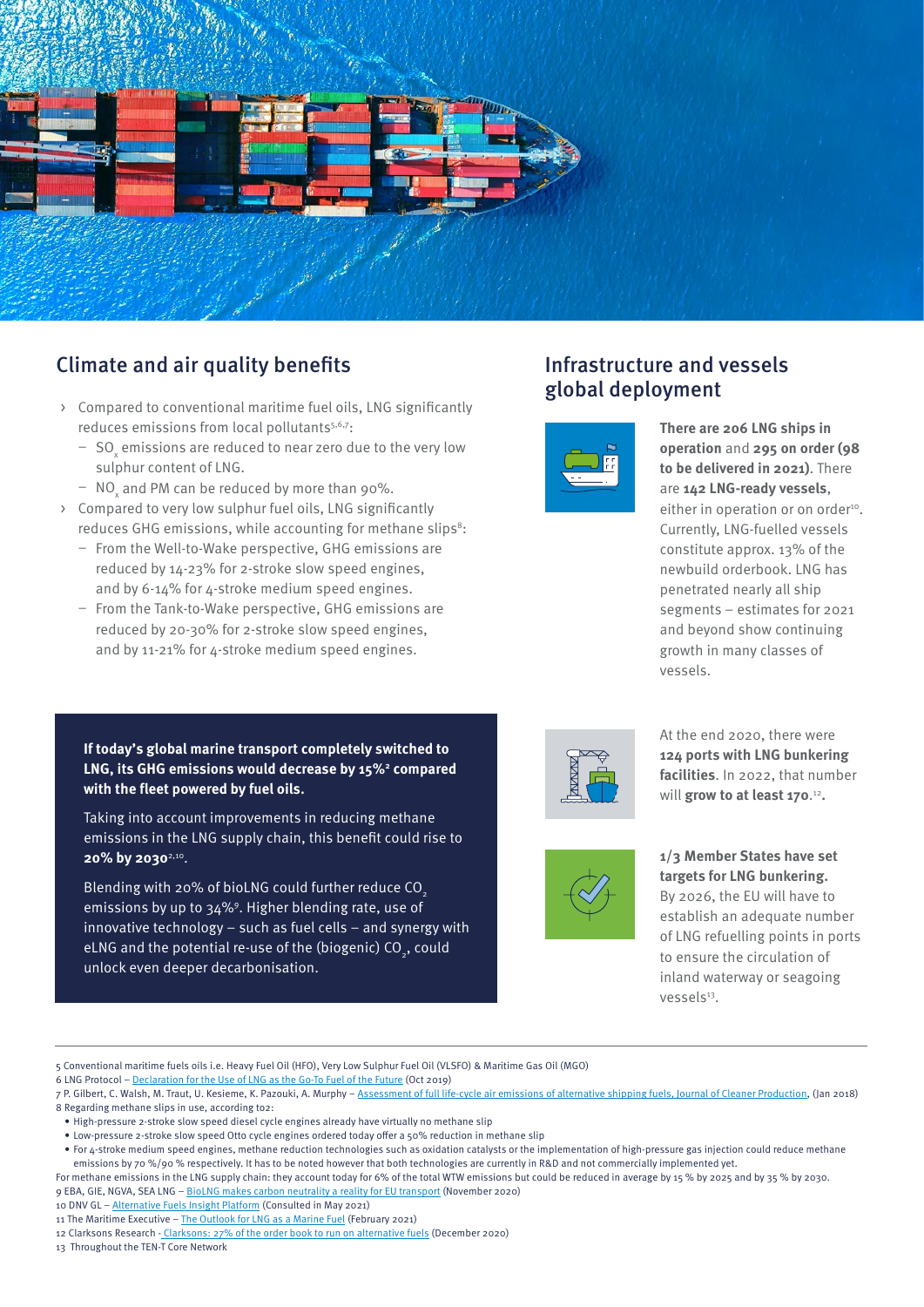#### Gases will play an increasing role in all maritime applications

> **Europe:** According to EC projections the consumption of LNG, bioLNG and eLNG in maritime transport is expected to soar in the coming decades.



#### BUNKER FUELS:

LNG would provide about 4.3% of maritime bunker fuels by 2030.\*

#### INLAND NAVIGATION: share of LNG use for

inland navigation increases to 3.7% by 2030.\*

\*European Commission projections

> **Global:** The consumption of LNG is expected to strongly increase in the coming decades. According to IEA Net Zero by 2050 scenario, consumption of gas for maritime shipping (which includes both domestic and international operations) is expected to increase 7 times in 2030 and about 8 times by 204015.



Consumption of gas for maritime shipping is expected to increase globally<sup>15</sup>.

7**X** in 2030

**8X** in 2040

| <b>Energy</b>                                                     | <b>SHIPPING</b> | 2020  | 2030  | 2040  | 2050 |
|-------------------------------------------------------------------|-----------------|-------|-------|-------|------|
| consumption<br>in shipping<br>by fuel in<br><b>Exajoules (EJ)</b> | Oil             | 10.80 | 8.95  | 4.21  | 1.53 |
|                                                                   | Gas             | 0.06  | 0.39  | 0.47  | 0.10 |
|                                                                   | Bioenergy       | 0.01  | 0.82  | 1.71  | 2.05 |
|                                                                   | Hydrogen        | 0.00  | 0.22  | 0.84  | 1.62 |
|                                                                   | Ammonia         | 0.00  | 0.88  | 2.93  | 4.55 |
|                                                                   | Electricity     | 0.00  | 0.00  | 0.00  | 0.01 |
|                                                                   | Synthetic fuel  | 0.00  | 0.00  | 0.01  | 0.05 |
|                                                                   | <b>Total EJ</b> | 10.87 | 11.25 | 10.18 | 9.91 |

14 EC – [Smart and Sustainable Mobility Strategy Staff Working Document](https://eur-lex.europa.eu/legal-content/EN/TXT/PDF/?uri=CELEX:52020SC0331&from=EN) (December 2020)

15 IEA – [Net Zero by 2050 scenario](https://www.iea.org/data-and-statistics/data-product/net-zero-by-2050-scenario) (May 2021)